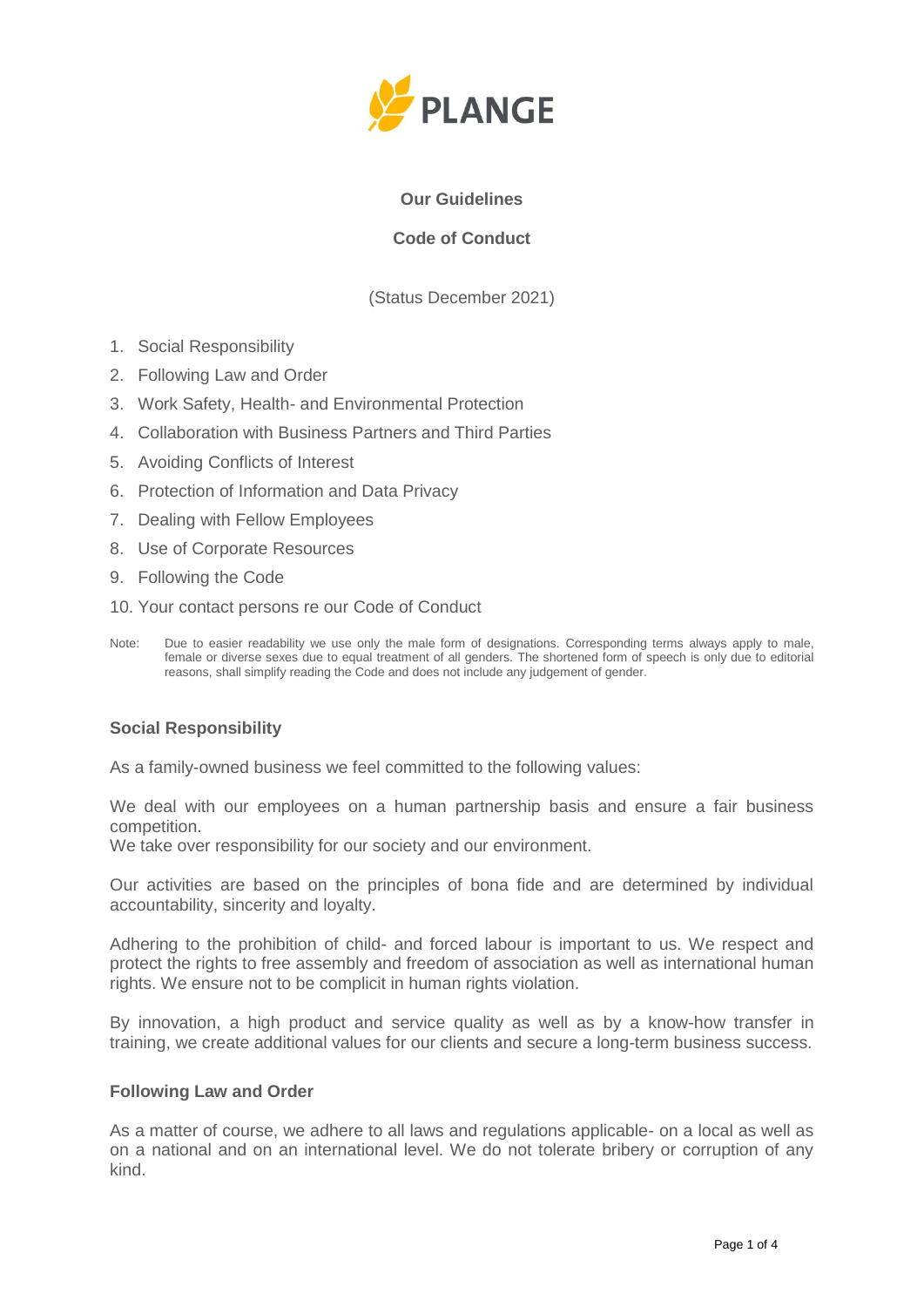

We respect the dignity and personal rights of our staff and Third Parties we do business with.

Every employee is required to follow the regulations of competition law.

Any agreements, aligned behaviour, informal talks or gentlemen's agreements, which aim at limiting competition, are prohibited.

## **Occupational Safety, Health- and Environmental Protection**

We strive for a responsible use and procurement of natural resources (water, energy, materials cultivation areas and space) when producing and distributing our products and services.

Environmentally-friendly technologies are reviewed as well as consistently supported and implemented.

We provide a healthy and hazard-free working environment for our employees by adhering to laws and regulations regarding health and safety at workplaces.

Every employee has to apply all environmental, work- and occupational safety- as well as hygiene regulations and is jointly responsible for his division.

Our production facilities are carefully planned, supervised and maintained. It is important to us that our staff is thoroughly instructed, intensely trained and professionally supported.

#### **Collaboration with Business Partners and Third Parties**

Our business competition is based on integrity and we provide our business partners with legally compliant contractual arrangements determined by partnership.

The employees are obliged to keep all information about and from business partners confidential and shall not disclose any information of that kind.

Material gifts, invitations or other benefits for or from business partners or third parties of all kind may only be offered or accepted if they comply with usual business practice, i.e., they are customary and do not have an inappropriately high value.

#### **Avoiding Conflicts of Interest**

We put emphasis on avoiding all actual or apparent conflicts of interest between the employees and the company. The employees' private interest is to be strictly separated from the corporate one. Expressing private opinions in public are to be indicated as such.

Taking up a secondary remunerative employment or the intention to undertake entrepreneurial activities outside the company are subject to notification and approval.

The same applies to direct or indirect participation of employees in companies not listed at the stock exchange competing wholly or partially with BiGu Mühlengruppe or belong to the group of its business partners.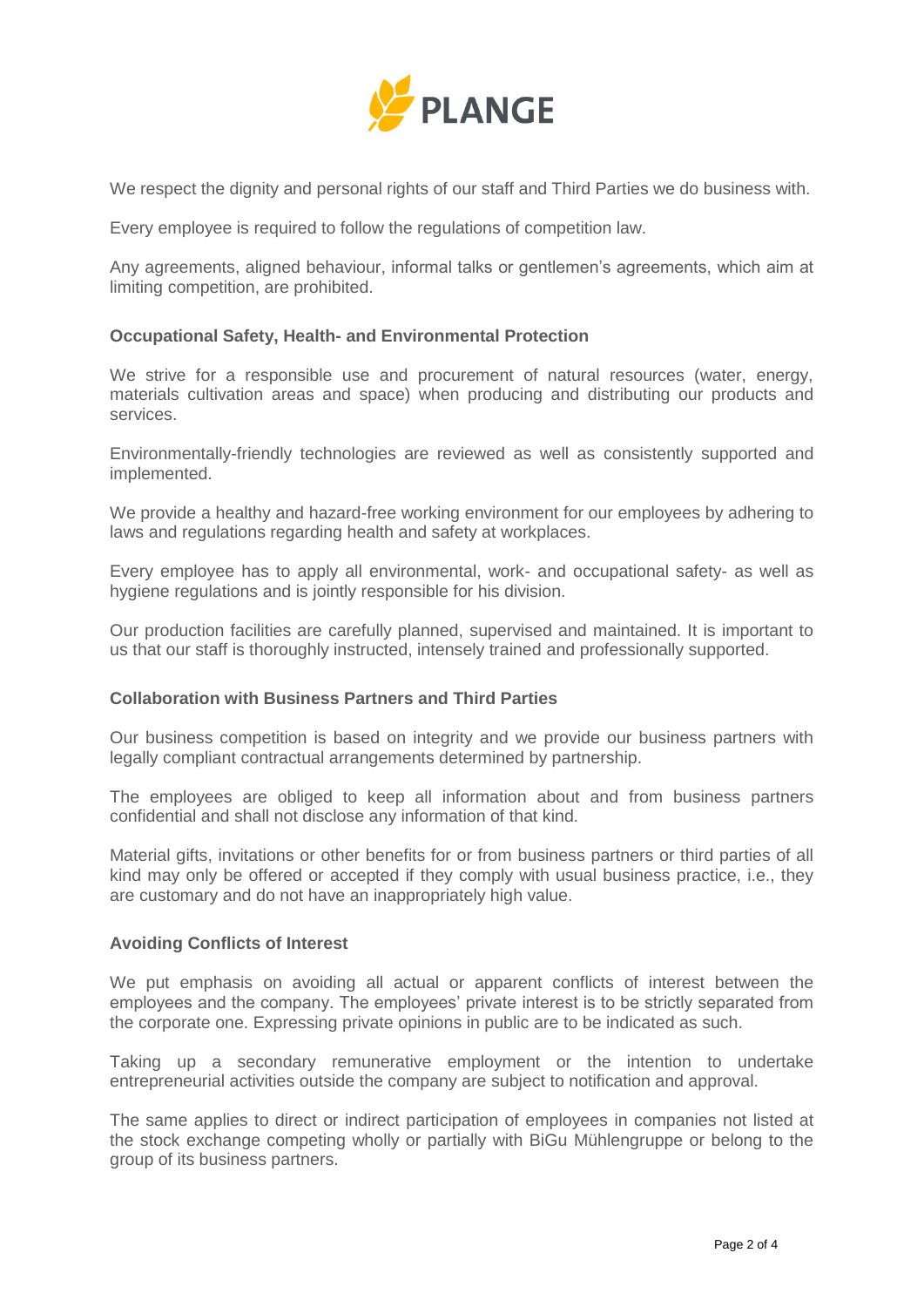

## **Protection of Information and Data Privacy**

We follow the rules and regulations applicable, when collecting, saving, processing or transmitting personal data and information.

Our employees are obliged to be sworn to secrecy regarding all internal matters of the company. Their knowledge of internal confidential processes may solely be used for operative purposes

#### **Dealing with Fellow Employees**

Every employee's dignity and personality have to be respected. We treat each other respectfully, based on mutual trust.

We do not tolerate any kind of discrimination against, harassment or insult.

We create a working environment free of discrimination, harassment or insult.

No person shall be disadvantaged because of ethnic origin, gender, religious belief or ideology, an impairment, age, sexual identity or any other personal characteristics. Discrimination means, e.g., mocking, excluding, disadvantaging, hampering of any kind.

## **Use of Corporate Resources**

Every employee is responsible for protecting corporate resources and using them economically.

The deployment of these tangible assets, corporate property as well as intangible assets (personnel resources, intellectual property, confidential information, ideas and knowledge) is always executed in the best interest of the company.

## **Adhering to the Code**

All of us– employees as well as members of the board and management are obliged to adhering to the basic principles stipulated herein.

Infringements of the law are not tolerated. Furthermore, employees infringing this Code may have to consider disciplinary measures as well as extensive consequences under employment law including the loss of employment

We see it as a corporate task and an objective of our executives to create a working climate which facilitates an open communication without fear of reprisals. Whoever may learn about any violations of this Code of Conduct, can turn to the board of management anytime (also anonymously).

The board of management ensures that it will be not of disadvantage for any of the employees if they report violations of this Code of Conduct.